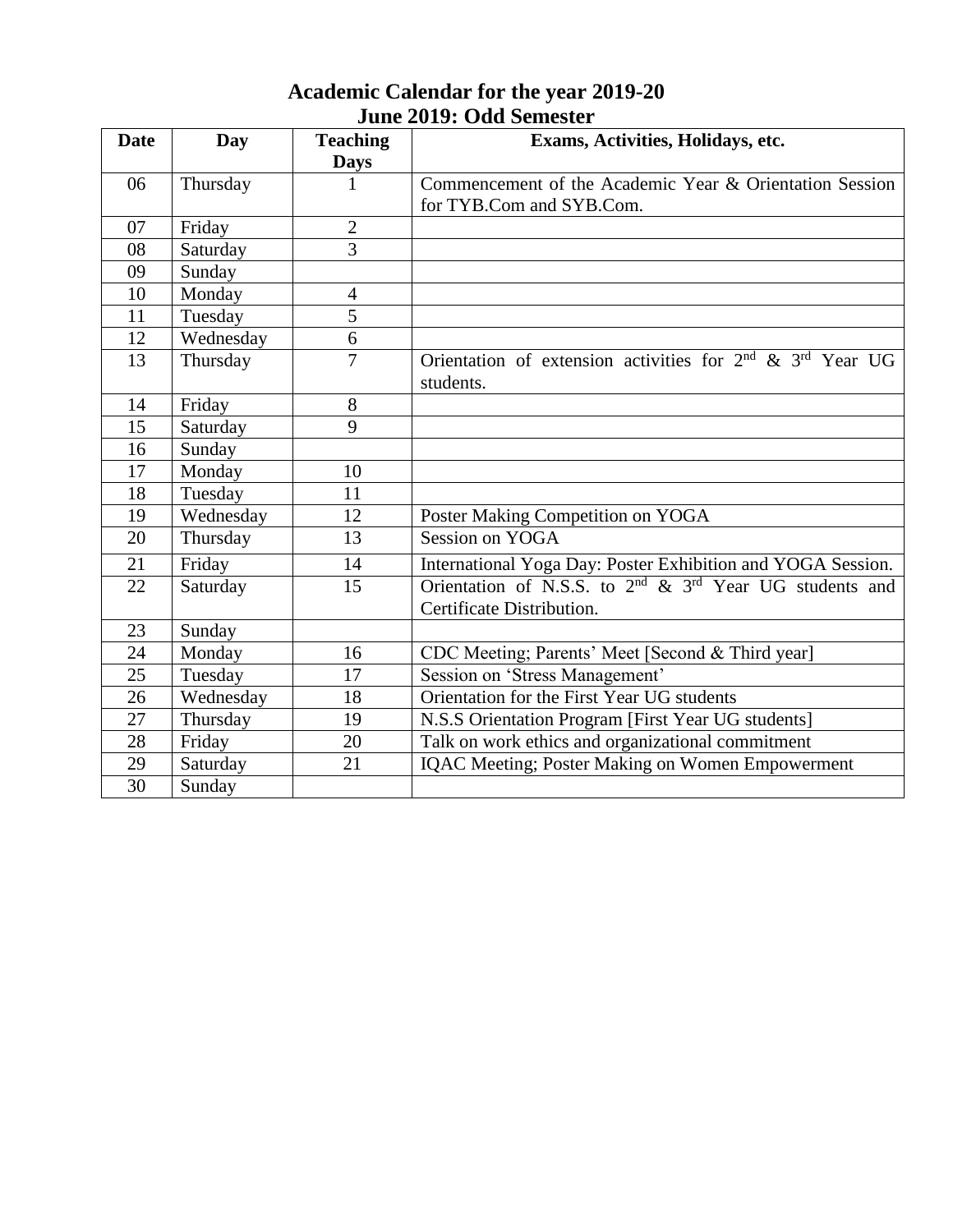| <b>Date</b>     | Day       | <b>Teaching</b>   | Exams, Activities, Holidays, etc.                                         |
|-----------------|-----------|-------------------|---------------------------------------------------------------------------|
| $\mathbf 1$     | Monday    | <b>Days</b><br>22 |                                                                           |
| $\overline{2}$  | Tuesday   | $\overline{23}$   |                                                                           |
| $\overline{3}$  |           | 24                |                                                                           |
| $\overline{4}$  | Wednesday | $\overline{25}$   |                                                                           |
|                 | Thursday  |                   | N.S.S. Planning Session                                                   |
| 5               | Friday    | 26                | <b>Tree Plantation</b>                                                    |
| 6               | Saturday  | 27                | Parents' Meet [First Year]                                                |
| $\overline{7}$  | Sunday    |                   |                                                                           |
| 8               | Monday    | 28                |                                                                           |
| 9               | Tuesday   | 29                |                                                                           |
| 10              | Wednesday | 30                |                                                                           |
| 11              | Thursday  | 31                | Guidance session for teachers on 'Question Paper Setting &<br>Assessment' |
| 12              | Friday    | 32                |                                                                           |
| 13              | Saturday  | 33                | <b>Talk on Balanced Diet</b>                                              |
| 14              | Sunday    |                   |                                                                           |
| 15              | Monday    | 34                | Fresher's Party                                                           |
| $\overline{16}$ | Tuesday   | $\overline{35}$   |                                                                           |
| 17              | Wednesday | $\overline{36}$   | Advance Course on Communication and writing skills begins.                |
| 18              | Thursday  | $\overline{37}$   |                                                                           |
| 19              | Friday    | $\overline{38}$   |                                                                           |
| 20              | Saturday  | 39                | Session on how to crack Competitive exam.                                 |
| 21              | Sunday    |                   |                                                                           |
| 22              | Monday    | 40                |                                                                           |
| 23              | Tuesday   | 41                |                                                                           |
| 24              | Wednesday | 42                |                                                                           |
| 25              | Thursday  | 43                |                                                                           |
| 26              | Friday    | 44                | Self Defense Training for Girls                                           |
| 27              | Saturday  | 45                | <b>Investors Awareness Programme</b>                                      |
| 28              | Sunday    |                   |                                                                           |
| 29              | Monday    | 46                |                                                                           |
| 30              | Tuesday   | 47                |                                                                           |
| $\overline{31}$ | Wednesday | 48                |                                                                           |

**July 2019: Odd Semester**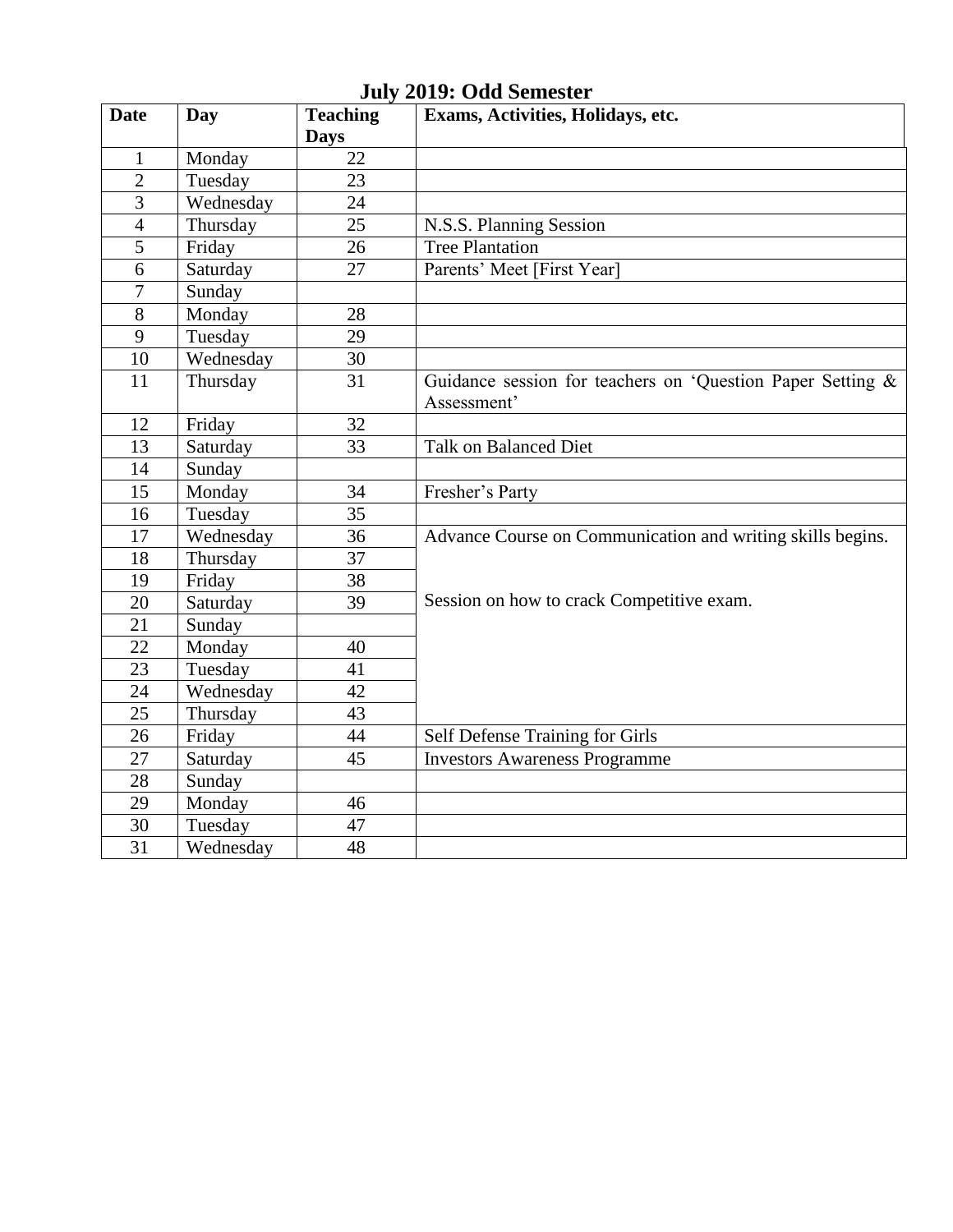| <b>Date</b>     | Day       | <b>Teaching</b> | Exams, Activities, Holidays, etc.                                          |
|-----------------|-----------|-----------------|----------------------------------------------------------------------------|
|                 |           | <b>Days</b>     |                                                                            |
| 1               | Thursday  | 49              |                                                                            |
| $\overline{2}$  | Friday    | 50              | <b>Session on Sexual Harassment</b>                                        |
| 3               | Saturday  | 51              | Research paper presentation                                                |
| $\overline{4}$  | Sunday    |                 |                                                                            |
| $\overline{5}$  | Monday    | 52              |                                                                            |
| 6               | Tuesday   | 53              |                                                                            |
| $\overline{7}$  | Wednesday | 54              | Workshop on Spoken English and English Grammar for First<br>Year Students. |
| 8               | Thursday  | 55              |                                                                            |
| 9               | Friday    | 56              |                                                                            |
| 10              | Saturday  | 57              | Formation of Red Ribbon Club                                               |
| 11              | Sunday    |                 |                                                                            |
| 12              | Monday    |                 | Holiday- Bakri Eid                                                         |
| 13              | Tuesday   | 58              | <b>RRC</b> Friendship Day                                                  |
| 14              | Wednesday | 59              |                                                                            |
| 15              | Thursday  |                 | Holiday-Independence Day                                                   |
| 16              | Friday    | 60              | Session on 'Waste Management'                                              |
| 17              | Saturday  |                 | Holiday- Parsi New Year                                                    |
| 18              | Sunday    |                 |                                                                            |
| 19              | Monday    | 61              |                                                                            |
| 20              | Tuesday   | 62              | Internal Examination for ODD semester of Self Financing                    |
| $\overline{21}$ | Wednesday | 63              | Programs.                                                                  |
| 22              | Thursday  | 64              |                                                                            |
| 23              | Friday    | 65              | <b>SANSKRITI-Inter Class Cultural Competitions</b>                         |
| 24              | Saturday  | 66              | Parents Meet (First Year UG classes)                                       |
| 25              | Sunday    |                 |                                                                            |
| 26              | Monday    | 67              |                                                                            |
| 27              | Tuesday   | 68              | Cleanliness awareness drive under Swatch Bharat Abhiyan                    |
| 28              | Wednesday | 69              |                                                                            |
| $\overline{29}$ | Thursday  | $\overline{70}$ |                                                                            |
| $\overline{30}$ | Friday    | 71              |                                                                            |
| $\overline{31}$ | Saturday  | $\overline{72}$ | Talk on 'Women Empowerment and Women's Rights'                             |

# **August 2019: Odd Semester**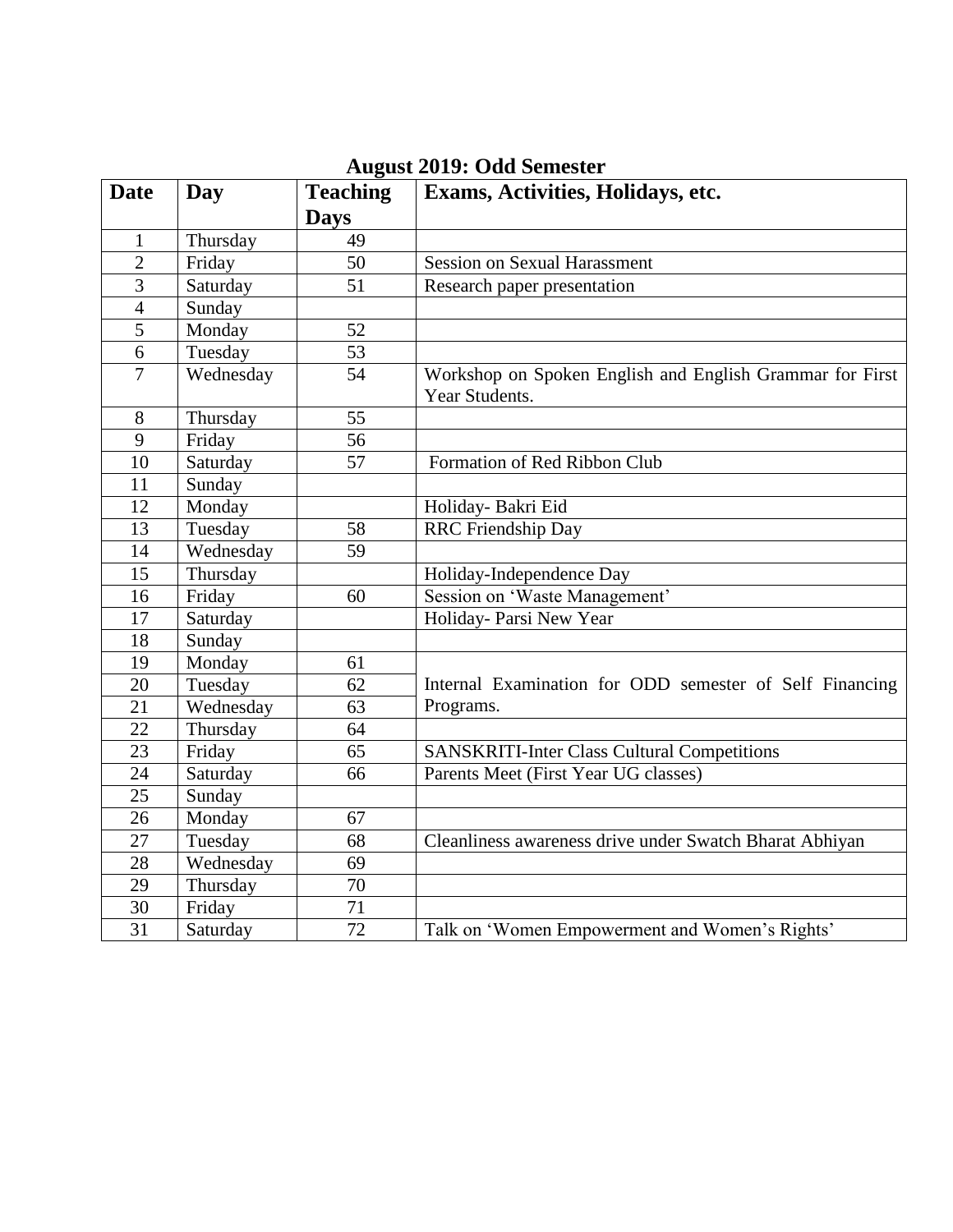|  |  | September 2019: Odd Semester |  |
|--|--|------------------------------|--|
|--|--|------------------------------|--|

| Date           | Day       | <b>Teaching</b> | Exams, Activities, Holidays, etc.                                                 |
|----------------|-----------|-----------------|-----------------------------------------------------------------------------------|
|                |           | <b>Days</b>     |                                                                                   |
| $\mathbf{1}$   | Sunday    |                 |                                                                                   |
| $\overline{2}$ | Monday    |                 |                                                                                   |
| 3              | Tuesday   |                 | 3rd Sept: Seminar on 'HIV/AIDS'                                                   |
| $\overline{4}$ | Wednesday |                 | Holidays: Ganesh Chaturthi - Mid Term Break                                       |
| $\overline{5}$ | Thursday  |                 | 5 <sup>th</sup> Sept: Teachers' Day                                               |
| 6              | Friday    |                 |                                                                                   |
| $\tau$         | Saturday  |                 | $7th$ Sept: Talk on HR strategies for final year students                         |
| 8              | Sunday    |                 |                                                                                   |
| 9              | Monday    | 73              | Crowd control for Ganapati Visrajan                                               |
| 10             | Tuesday   |                 | Holiday - Moharum                                                                 |
| 11             | Wednesday | 74              |                                                                                   |
| 12             | Thursday  | 75              |                                                                                   |
| 13             | Friday    |                 | Holiday- Sree Narayana Guru Jayanthi                                              |
| 14             | Saturday  | 76              | <b>Session on E-Waste</b>                                                         |
| 15             | Sunday    |                 |                                                                                   |
| 16             | Monday    | 77              | ATKT -Exams for Sem. II and IV begins: 16 <sup>th</sup> to 30 <sup>th</sup> Sept. |
| 17             | Tuesday   | 78              |                                                                                   |
| 18             | Wednesday | 79              |                                                                                   |
| 19             | Thursday  | 80              |                                                                                   |
| 20             | Friday    | 81              | <b>Blood Donation Camp</b>                                                        |
| 21             | Saturday  |                 | Holiday- Sree Narayana Guru Samadhi                                               |
| 22             | Sunday    |                 |                                                                                   |
| 23             | Monday    | 82              | <b>CDC</b> Meeting                                                                |
| 24             | Tuesday   | 83              | Flash mob on Plastic Ban                                                          |
| 25             | Wednesday | 84              | <b>Session on Awareness of Road Safety</b>                                        |
| 26             | Thursday  | 85              |                                                                                   |
| 27             | Friday    |                 | Sanskriti-Intra College Fest.                                                     |
| 28             | Saturday  | 86              | <b>IQAC Meeting: Poster making on Organ Donation</b>                              |
| 29             | Sunday    |                 |                                                                                   |
| 30             | Monday    | 87              |                                                                                   |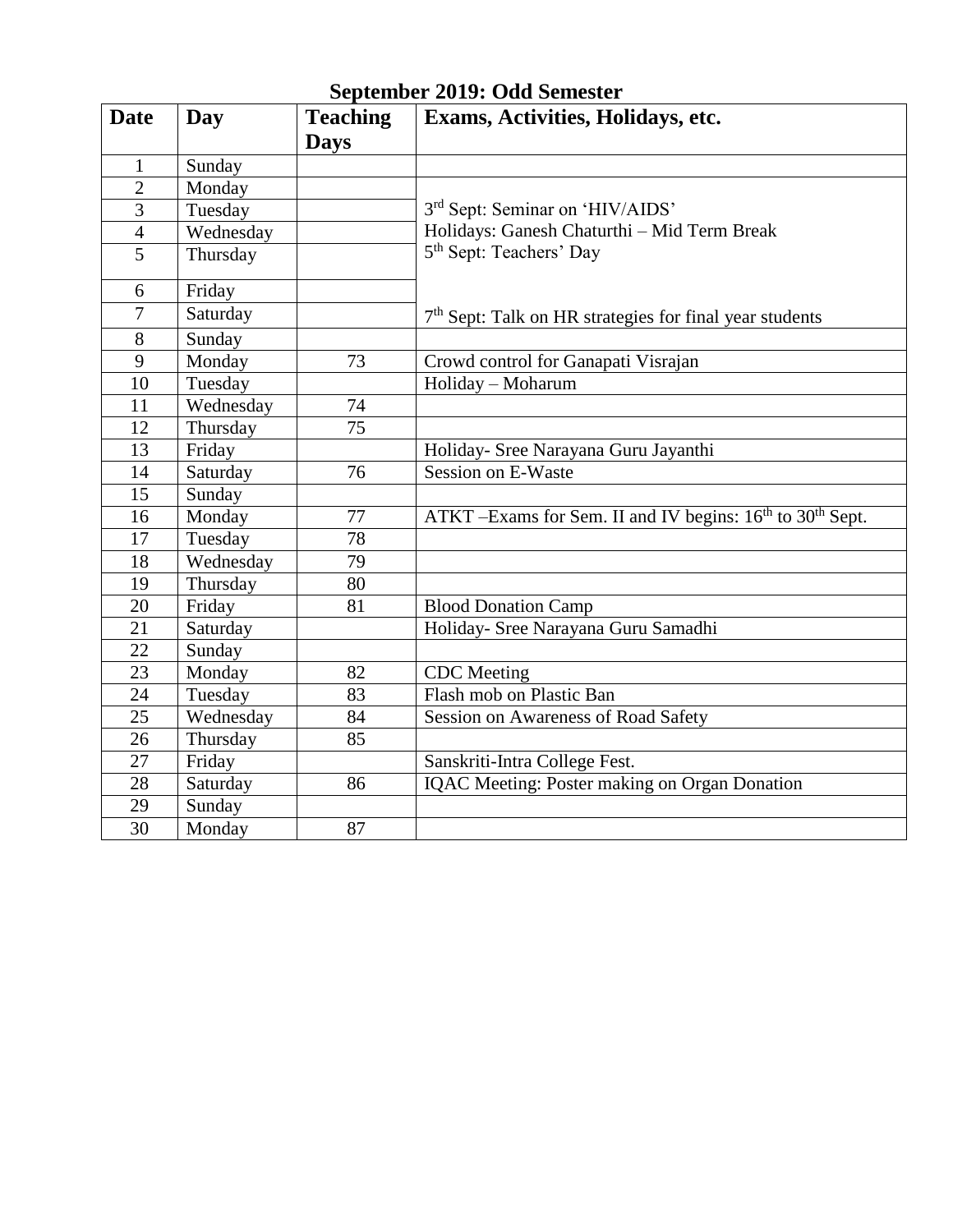| <b>Date</b>      | Day       | <b>Teaching</b><br><b>Days</b> | Exams, Activities, Holidays, etc.                                      |
|------------------|-----------|--------------------------------|------------------------------------------------------------------------|
| $\mathbf{1}$     | Tuesday   | 88                             | Poster Making Competition on Global Warming                            |
|                  |           |                                | $\&$                                                                   |
|                  |           |                                | Talk on Gandhian Philosophy                                            |
| $\sqrt{2}$       | Wednesday |                                | Holiday- Mahatma Gandhi Jayanti                                        |
| $\overline{3}$   | Thursday  | 89                             |                                                                        |
| $\overline{4}$   | Friday    | 90                             |                                                                        |
| 5                | Saturday  | 91                             |                                                                        |
| 6                | Sunday    |                                |                                                                        |
| $\boldsymbol{7}$ | Monday    |                                | Regular & ATKT Examination for Sem. I and III                          |
| 8                | Tuesday   |                                | Garba Utsav                                                            |
| 9                | Wednesday |                                |                                                                        |
| 10               | Thursday  |                                |                                                                        |
| 11               | Friday    |                                |                                                                        |
| 12               | Saturday  |                                |                                                                        |
| 13               | Sunday    |                                |                                                                        |
| 14               | Monday    |                                |                                                                        |
| 15               | Tuesday   |                                |                                                                        |
| 16               | Wednesday |                                |                                                                        |
| 17               | Thursday  |                                |                                                                        |
| 18               | Friday    |                                |                                                                        |
| 19               | Saturday  |                                | Assessment of Exam Papers and Result Processing                        |
| 20               | Sunday    |                                |                                                                        |
| 21               | Monday    |                                |                                                                        |
| 22               | Tuesday   |                                |                                                                        |
| 23               | Wednesday |                                |                                                                        |
| 24               | Thursday  |                                | Last working day of the Odd Semester: Result declaration of            |
|                  |           |                                | Odd semesters                                                          |
| 25               | Friday    |                                | Diwali Vacation: 25 <sup>th</sup> October to 14 <sup>th</sup> November |
| 26               | Saturday  |                                |                                                                        |
| 27               | Sunday    |                                |                                                                        |
| 28               | Monday    |                                | 28 <sup>th</sup> Oct.: Bhaubeej                                        |
| 29               | Tuesday   |                                |                                                                        |
| 30               | Wednesday |                                |                                                                        |
| 31               | Thursday  |                                |                                                                        |

#### **October 2019: Odd Semester**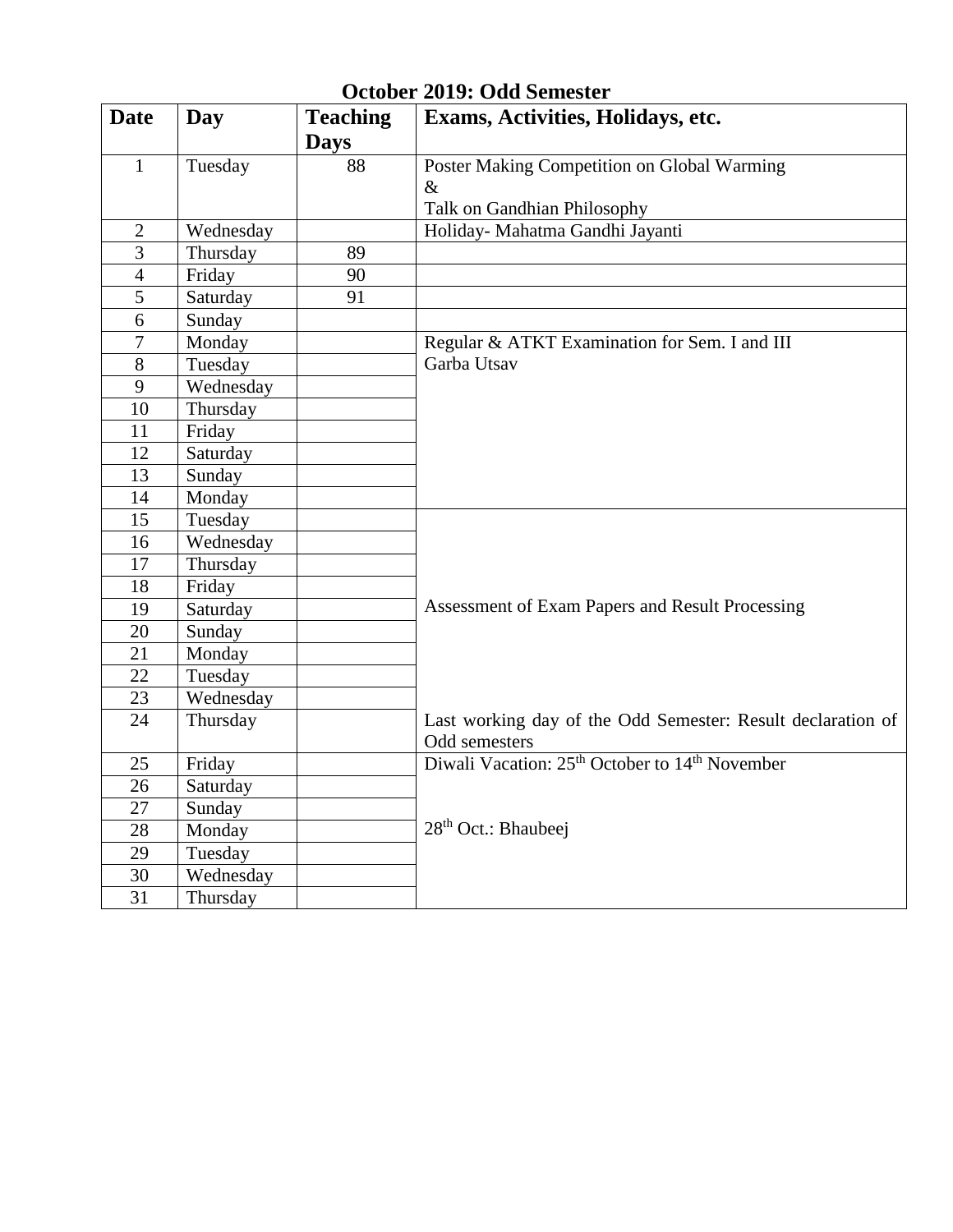| <b>Date</b>    | Day       | <b>Teaching</b> | Exams, Activities, Holidays, etc.                                      |
|----------------|-----------|-----------------|------------------------------------------------------------------------|
|                |           | <b>Days</b>     |                                                                        |
| $\mathbf{1}$   | Friday    |                 |                                                                        |
| $\overline{2}$ | Saturday  |                 | Diwali Vacation: 24 <sup>th</sup> October to 14 <sup>th</sup> November |
| 3              | Sunday    |                 |                                                                        |
| $\overline{4}$ | Monday    |                 |                                                                        |
| $\overline{5}$ | Tuesday   |                 |                                                                        |
| 6              | Wednesday |                 |                                                                        |
| 7              | Thursday  |                 |                                                                        |
| 8              | Friday    |                 |                                                                        |
| 9              | Saturday  |                 |                                                                        |
| 10             | Sunday    |                 |                                                                        |
| 11             | Monday    |                 |                                                                        |
| 12             | Tuesday   |                 | $12th$ Nov: - Guru Nanak Jayanti                                       |
| 13             | Wednesday |                 |                                                                        |
| 14             | Thursday  |                 | 14 <sup>th</sup> Nov: Visit to Orphan House.                           |
| 15             | Friday    | $\mathbf{1}$    | Commencement of even semesters                                         |
| 16             | Saturday  | $\overline{2}$  | <b>Swatch Bharat Abhiyan at College Premises</b>                       |
| 17             | Sunday    |                 |                                                                        |
| 18             | Monday    | 3               |                                                                        |
| 19             | Tuesday   | $\overline{4}$  |                                                                        |
| 20             | Wednesday | 5               |                                                                        |
| 21             | Thursday  | 6               |                                                                        |
| 22             | Friday    | 7               |                                                                        |
| 23             | Saturday  | 8               |                                                                        |
| 24             | Sunday    |                 |                                                                        |
| 25             | Monday    | 9               |                                                                        |
| 26             | Tuesday   | 10              |                                                                        |
| 27             | Wednesday | 11              |                                                                        |
| 28             | Thursday  | 12              |                                                                        |
| 29             | Friday    | 13              |                                                                        |
| 30             | Saturday  | 14              |                                                                        |

# **November 2019: Even Semester**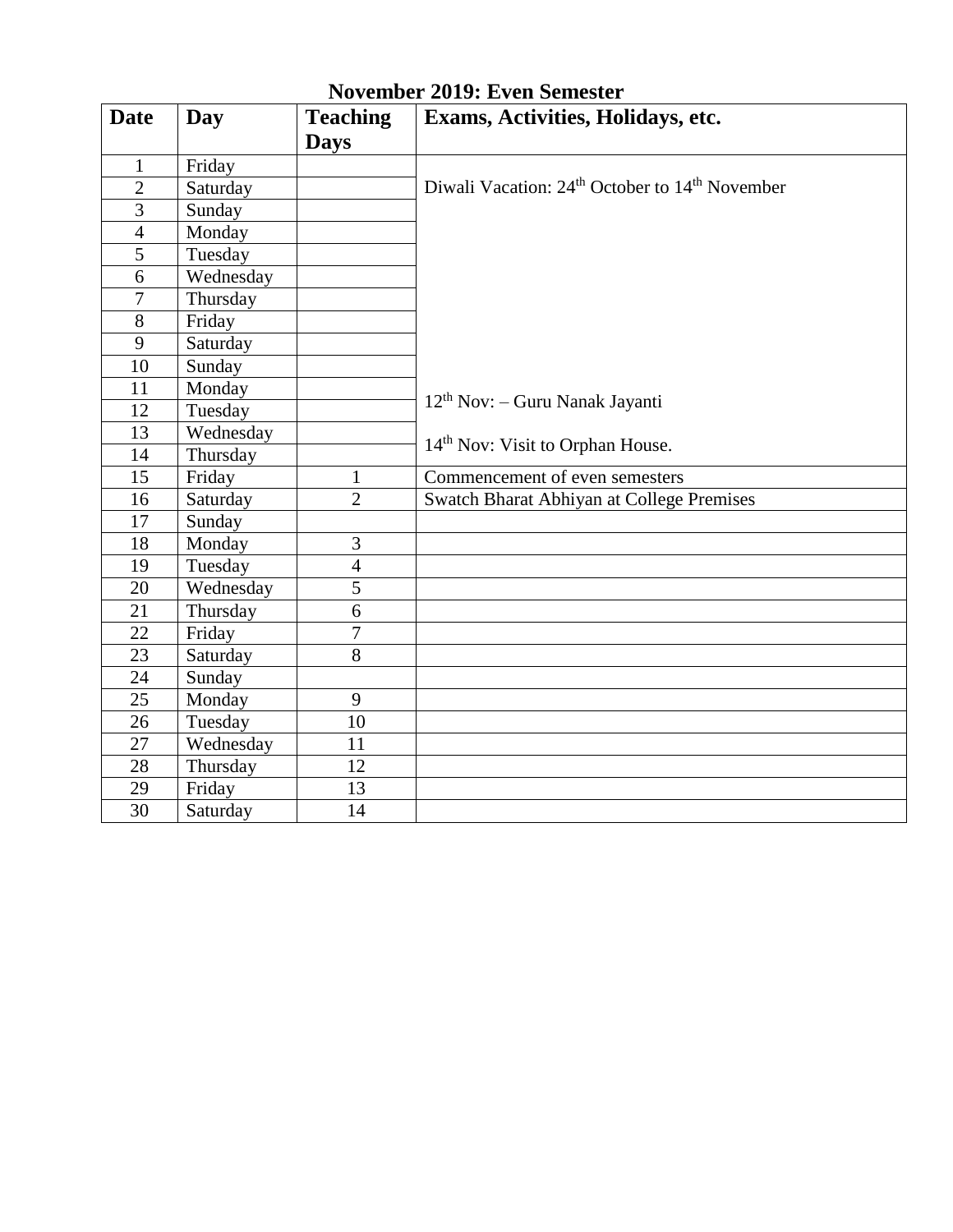### **December 2019: Even Semester**

| Date            | Day       | Teaching | Exams, Activities, Holidays, etc.                           |
|-----------------|-----------|----------|-------------------------------------------------------------|
|                 |           | Days     |                                                             |
| $\mathbf{1}$    | Sunday    |          |                                                             |
| $\overline{2}$  | Monday    | 15       | Rally and Street Play on AIDS Awareness                     |
| $\overline{3}$  | Tuesday   | 16       | Street Play Competition on Social and Environmental issues  |
| $\overline{4}$  | Wednesday | 17       | 7 Days NSS Residential Camp                                 |
| $\overline{5}$  | Thursday  | 18       |                                                             |
| 6               | Friday    | 19       |                                                             |
| $\overline{7}$  | Saturday  | 20       | <b>IQAC</b> Meeting                                         |
| 8               | Sunday    |          |                                                             |
| 9               | Monday    | 21       |                                                             |
| 10              | Tuesday   | 22       |                                                             |
| 11              | Wednesday | 23       | <b>Street Play at Community level</b>                       |
| 12              | Thursday  | 24       | <b>Interactive Session by Career Counselling Cell</b>       |
| 13              | Friday    | 25       |                                                             |
| 14              | Saturday  | 26       | <b>OASIS-</b> Inter Collegiate Fest                         |
| 15              | Sunday    |          |                                                             |
| 16              | Monday    | 27       |                                                             |
| 17              | Tuesday   | 28       |                                                             |
| 18              | Wednesday | 29       |                                                             |
| 19              | Thursday  | 30       | <b>CDC</b> Meeting                                          |
| 20              | Friday    | 31       | Essay writing competition on social issues                  |
| 21              | Saturday  |          | <b>Annual Sports Meet</b>                                   |
| $\overline{22}$ | Sunday    |          |                                                             |
| 23              | Monday    | 32       |                                                             |
| 24              | Tuesday   | 33       |                                                             |
| 25              | Wednesday |          | Holiday: Christmas                                          |
| 26              | Thursday  |          |                                                             |
| 27              | Friday    |          | Winter Break: 26 <sup>th</sup> Dec. to 1 <sup>st</sup> Jan. |
| $\overline{28}$ | Saturday  |          | <b>Industrial Visits</b>                                    |
| 29              | Sunday    |          |                                                             |
| $\overline{30}$ | Monday    |          |                                                             |
| 31              | Tuesday   |          |                                                             |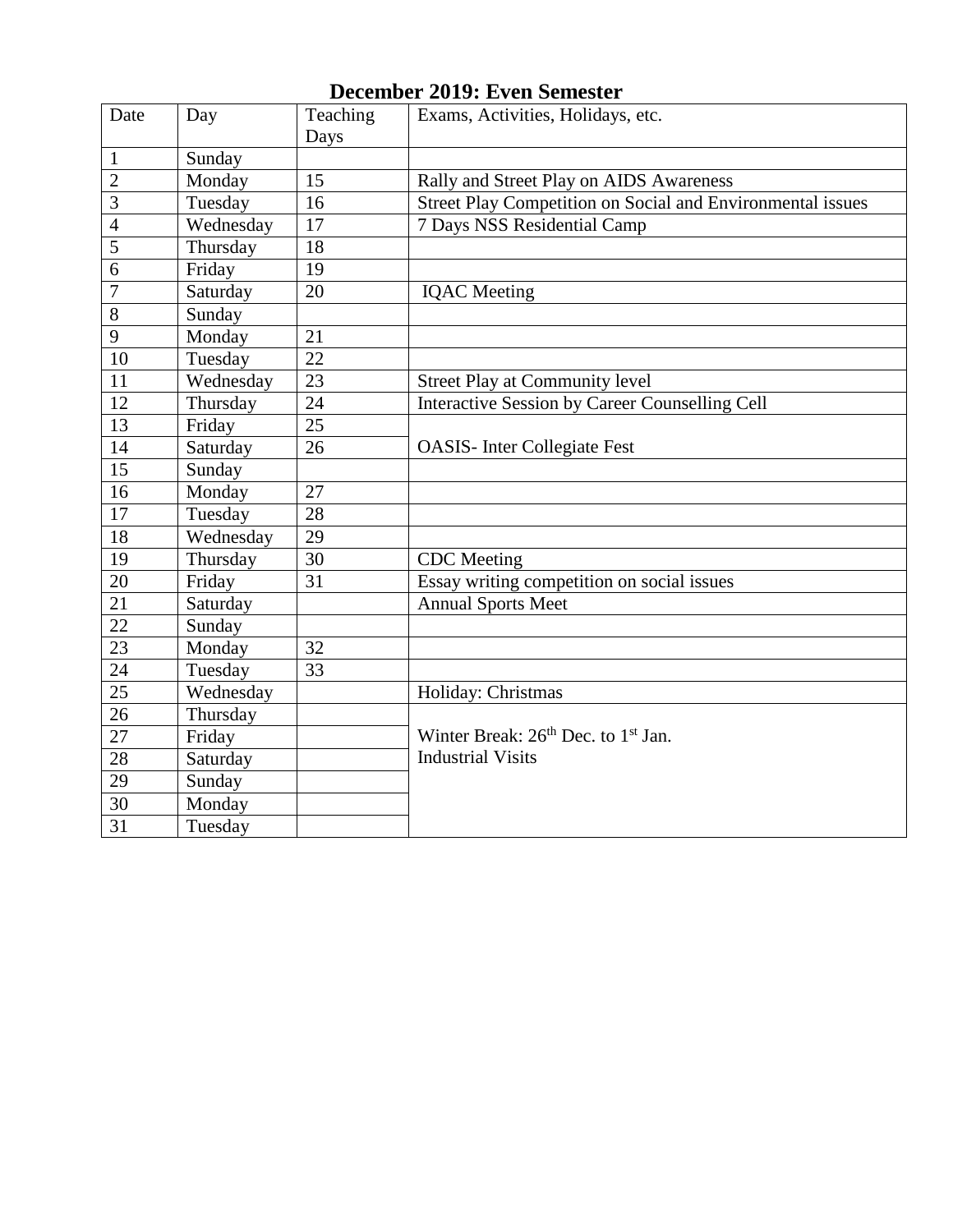| <b>Date</b>     | Day       | <b>Teaching</b><br><b>Days</b> | Exams, Activities, Holidays, etc.                       |
|-----------------|-----------|--------------------------------|---------------------------------------------------------|
| $\mathbf{1}$    | Wednesday |                                |                                                         |
| $\overline{2}$  | Thursday  | 34                             |                                                         |
|                 |           |                                |                                                         |
| 3               | Friday    | 35                             | Talk on various funding sources for faculties research  |
| $\overline{4}$  | Saturday  | 36                             | <b>International Seminar</b>                            |
| $\overline{5}$  | Sunday    |                                |                                                         |
| 6               | Monday    | 37                             |                                                         |
| 7               | Tuesday   | 38                             | Premarital Counseling for TY students                   |
| 8               | Wednesday | 39                             | Premarital Counseling for TY students                   |
| 9               | Thursday  | 40                             |                                                         |
| 10              | Friday    | 41                             |                                                         |
| 11              | Saturday  | 42                             | Session on safe driving training                        |
| 12              | Sunday    |                                |                                                         |
| 13              | Monday    | 43                             | National Youth Day- Gender Sensitization                |
| 14              | Tuesday   | $\overline{44}$                |                                                         |
| 15              | Wednesday | 45                             |                                                         |
| 16              | Thursday  | 46                             |                                                         |
| 17              | Friday    | 47                             | Skit and Street Play on Women Empowerment               |
| 18              | Saturday  | 48                             | <b>College Annual Day</b>                               |
| 19              | Sunday    |                                |                                                         |
| 20              | Monday    | 49                             |                                                         |
| 21              | Tuesday   | 50                             | Business English Course for M.Com. Students and Alumni. |
| 22              | Wednesday | 51                             |                                                         |
| 23              | Thursday  | $\overline{52}$                |                                                         |
| 24              | Friday    | 53                             | <b>Blood Donation Camp</b>                              |
| 25              | Saturday  | 54                             | <b>DLLE Annual Fest UDAAN</b>                           |
| 26              | Sunday    |                                | Republic Day                                            |
| 27              | Monday    | 55                             | Essay writing competition on HIV/AIDS awareness         |
| 28              | Tuesday   | 56                             |                                                         |
| 29              | Wednesday | $\overline{57}$                |                                                         |
| 30              | Thursday  | 58                             |                                                         |
| $\overline{31}$ | Friday    | 59                             |                                                         |

**January 2020: Even Semester**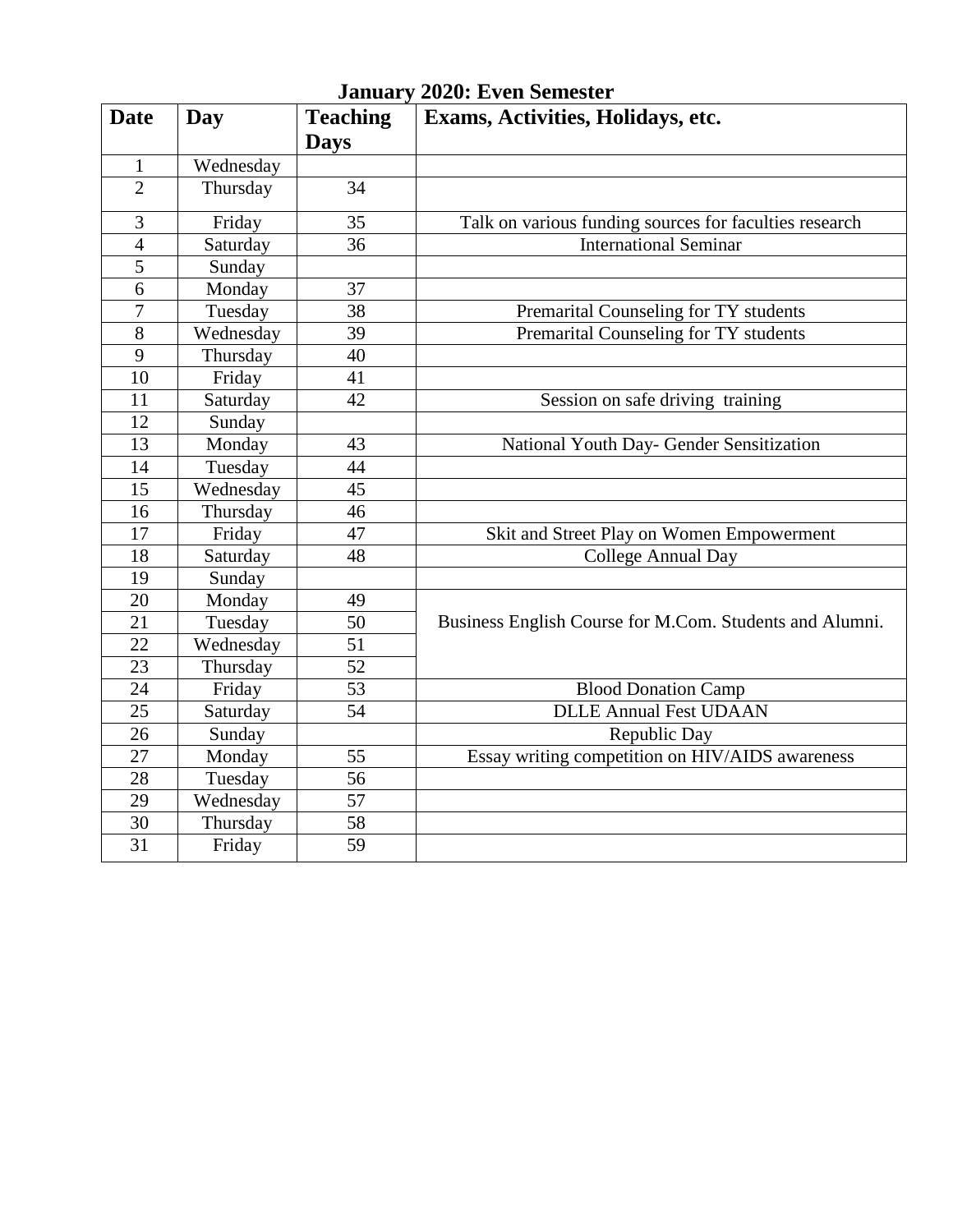| <b>Date</b>     | Day       | <b>Teaching</b> | Exams, Activities, Holidays, etc.                           |
|-----------------|-----------|-----------------|-------------------------------------------------------------|
|                 |           | <b>Days</b>     |                                                             |
| 1               | Saturday  | 60              | <b>Poster Exhibition</b>                                    |
| $\overline{2}$  | Sunday    |                 |                                                             |
| 3               | Monday    | 61              | <b>Internal Examination for all Self Financing Programs</b> |
| $\overline{4}$  | Tuesday   | 62              |                                                             |
| 5               | Wednesday | 63              | World Cancer Day-Awareness Session on Cancer                |
| $\overline{6}$  | Thursday  | 64              |                                                             |
| 7               | Friday    | 65              |                                                             |
| 8               | Saturday  | 66              |                                                             |
| 9               | Sunday    |                 |                                                             |
| 10              | Monday    | 67              | Red Day                                                     |
| 11              | Tuesday   | 68              | Denim Day                                                   |
| 12              | Wednesday | 69              | Twins day and joy of giving day                             |
| 13              | Thursday  | 70              | <b>Traditional Day</b>                                      |
| 14              | Friday    | 71              |                                                             |
| 15              | Saturday  | 72              | Saree Day and Tie Day along with Personality Contest        |
| 16              | Sunday    |                 |                                                             |
| 17              | Monday    | 73              |                                                             |
| 18              | Tuesday   | 74              |                                                             |
| 19              | Wednesday |                 | Holiday: Shiv Jayanti                                       |
| 20              | Thursday  | 75              |                                                             |
| 21              | Friday    |                 | Holiday: Mahashivaratri                                     |
| 22              | Saturday  | 76              | Yuvak Yuvati Mela                                           |
| 23              | Sunday    |                 |                                                             |
| 24              | Monday    | 77              |                                                             |
| $\overline{25}$ | Tuesday   | 78              |                                                             |
| 26              | Wednesday | 79              |                                                             |
| 27              | Thursday  | 80              | Poster Making competition on Marathi Bhasha Diwas           |
| 28              | Friday    | 81              |                                                             |
| 29              | Saturday  | $\overline{82}$ | Farewell Function for T.Y. Students                         |

#### **February 2020: Even Semester**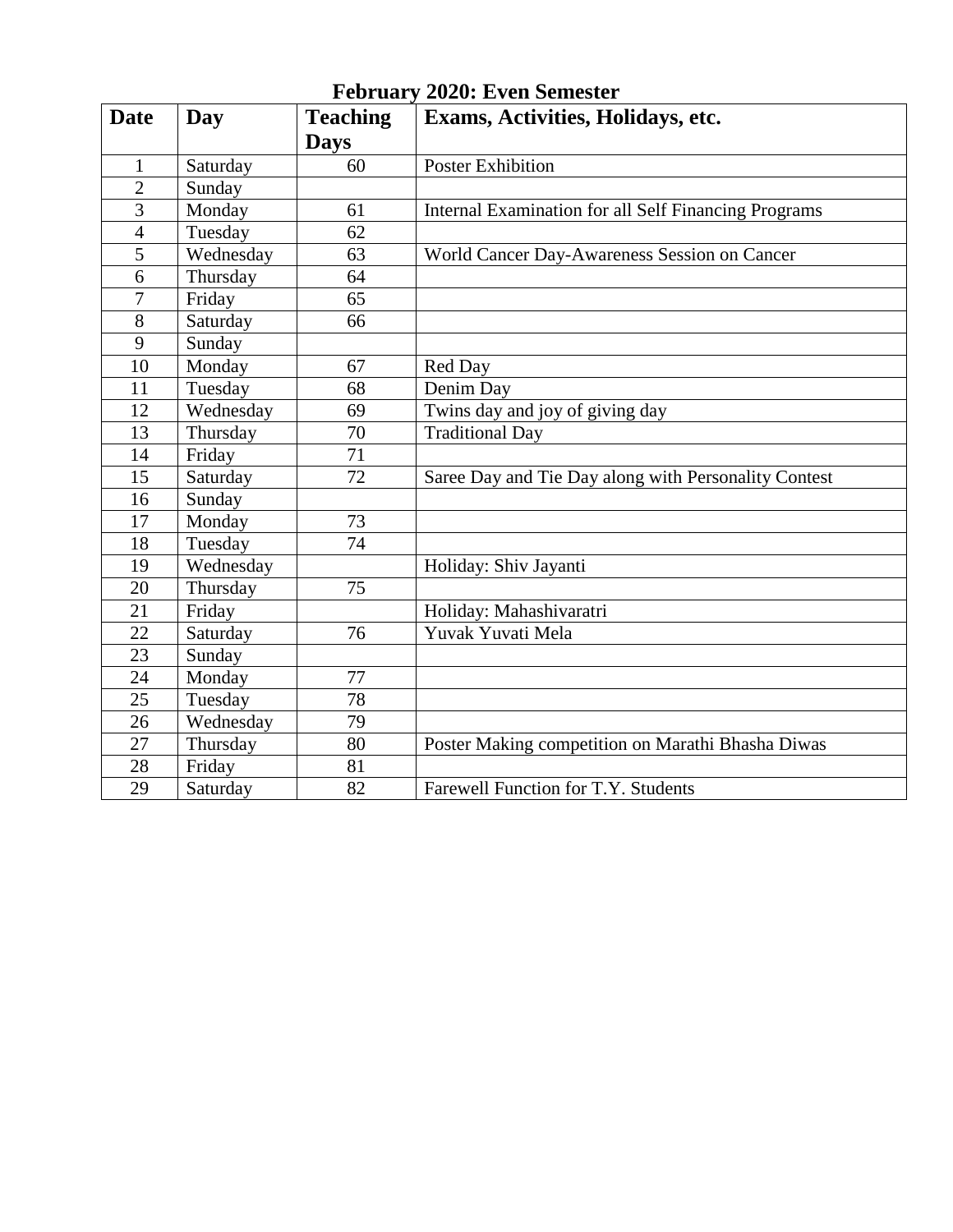| <b>Date</b>      | Day       | <b>Teaching</b><br><b>Days</b> | Exams, Activities, Holidays, etc.               |
|------------------|-----------|--------------------------------|-------------------------------------------------|
| $\mathbf{1}$     | Sunday    |                                |                                                 |
| $\overline{2}$   | Monday    | 83                             | ATKT examination begins for ODD semesters.      |
| 3                | Tuesday   | 84                             |                                                 |
| $\overline{4}$   | Wednesday | 85                             |                                                 |
| 5                | Thursday  | 86                             |                                                 |
| 6                | Friday    | 87                             | Rally on "No Chemical Food"                     |
| $\boldsymbol{7}$ | Saturday  | 88                             | Street Play on Women's Day                      |
| $8\,$            | Sunday    |                                |                                                 |
| 9                | Monday    | 89                             |                                                 |
| 10               | Tuesday   |                                | Holiday: Holi                                   |
| 11               | Wednesday | 90                             |                                                 |
| 12               | Thursday  | 91                             |                                                 |
| 13               | Friday    | 92                             |                                                 |
| 14               | Saturday  | 93                             |                                                 |
| 15               | Sunday    |                                |                                                 |
| 16               | Monday    |                                |                                                 |
| 17               | Tuesday   |                                |                                                 |
| 18               | Wednesday |                                |                                                 |
| 19               | Thursday  |                                |                                                 |
| 20               | Friday    |                                | Regular and ATKT examination for Sem. II and IV |
| 21               | Saturday  |                                |                                                 |
| 22               | Sunday    |                                |                                                 |
| 23               | Monday    |                                |                                                 |
| 24               | Tuesday   |                                |                                                 |
| 25               | Wednesday |                                | IQAC Meeting: 25 <sup>th</sup> March            |
| 26               | Thursday  |                                |                                                 |
| 27               | Friday    |                                | CDC Meeting: 27 <sup>th</sup> March             |
| 28               | Saturday  |                                | Assessment of Exam Papers and Result Processing |
| 29               | Sunday    |                                |                                                 |
| 30               | Monday    |                                |                                                 |
| 31               | Tuesday   |                                |                                                 |

### **March 2020: Even Semester**